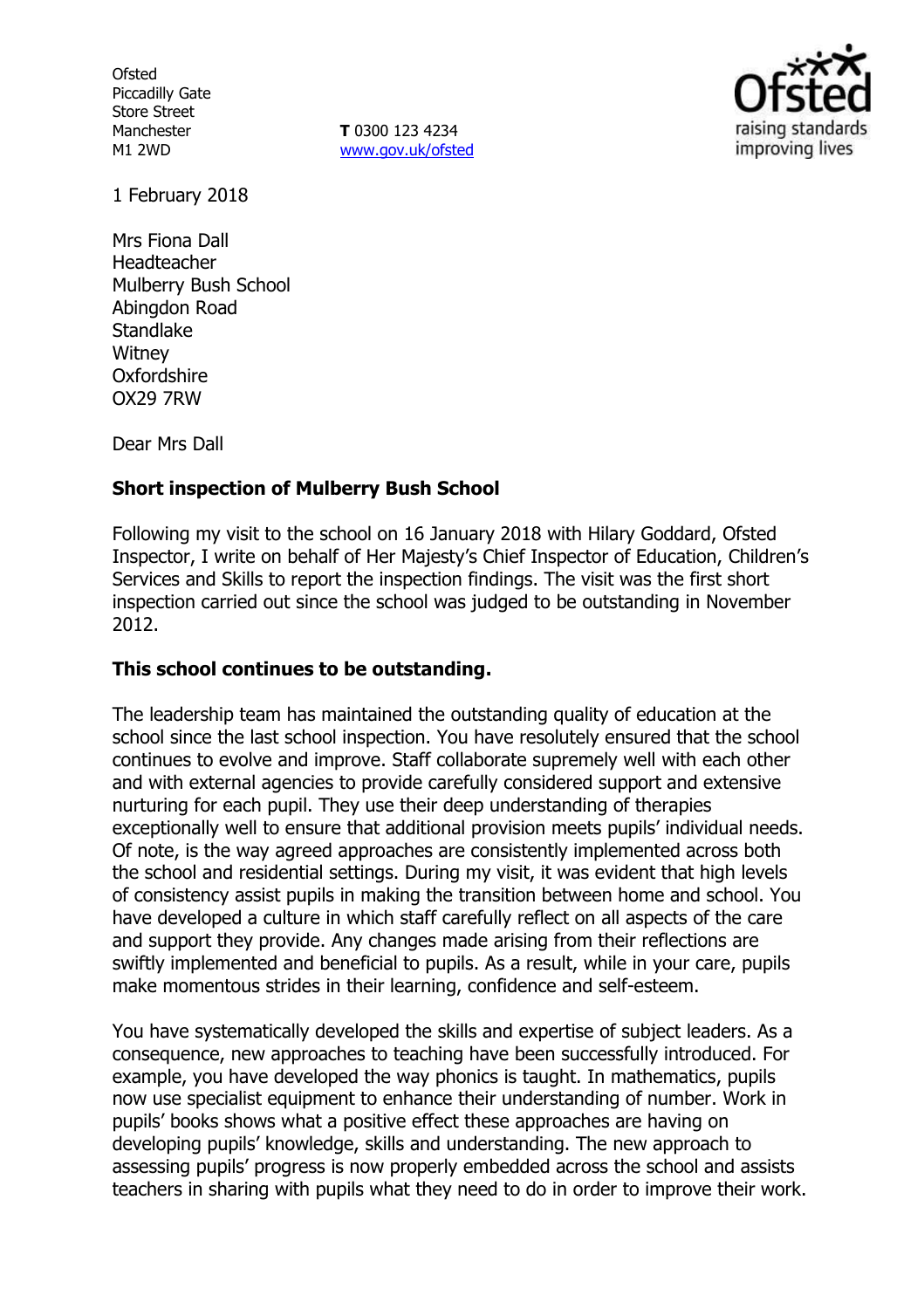

Teachers also make very good use of information from their assessments to write personalised learning plans. In so doing, the recommendation from the previous school inspection report has been fully implemented. However, you rightly acknowledge that some new approaches are more developed than others. You have accurately identified that new approaches to teaching writing need further refinement.

Trustees work closely with leaders to ensure that pupils' experiences across the board are top-notch and new approaches are having the anticipated impact. In particular, trustees work closely with the headteacher to ensure that teaching is as strong as it can be. They ask challenging questions about the progress pupils make and the impact that any additional funding is having. Trustees know the school, its staff and its pupils very well from their regular visits to see the school at work. However, they are not complacent and constantly strive to make the school even better.

The key therapeutic approaches you adopt are woven through every aspect of the school, including the curriculum. You rightly insist that all staff who work with pupils undertake training in these approaches. To this end, you have developed a bespoke level 5 training qualification, which you helpfully deliver on-site. You also ensure that staff work exceptionally well with colleagues from external agencies. As a consequence of the above, staff who work with pupils have high levels of professional expertise, which they employ to the benefit of the pupils. Your staff are also acutely aware of the impact they have on pupils. Nothing is left to chance. Every aspect of each pupils' care is planned in minute detail. Consequently, pupils whose experiences have been negative in other educational institutions, including special schools, often have very positive experiences at your school.

# **Safeguarding is effective.**

Safeguarding procedures and processes are fit for purpose and work very well. You have fully taken on board the recommendations from the previous social care report. For instance, when completing online records following incidents of physical intervention, staff must indicate that they have carried out all the necessary checks. You are wisely tightening other systems so they are even more stringent. For example, over the next couple of weeks you will be introducing a new electronic sign-in system for pupils. You have also developed strong working relationships with a number of different local authorities' safeguarding teams. Where necessary, you have had challenging conversations with welfare officers from some partner local authorities to ensure that your pupils are given the provision they need.

Safeguarding within the school is rightly focused on developing pupils' understanding of how to conduct safe relationships. Social and emotional learning is sensibly prioritised within the school curriculum. Pupils' development in different aspects of social and emotional learning is carefully tracked. In addition, designated safeguarding leaders work closely with each pupil's 'treatment team' to plan and deliver bespoke guidance and support. Where necessary, this support will include reflective, one-to-one work with trained therapists. The school has strong evidence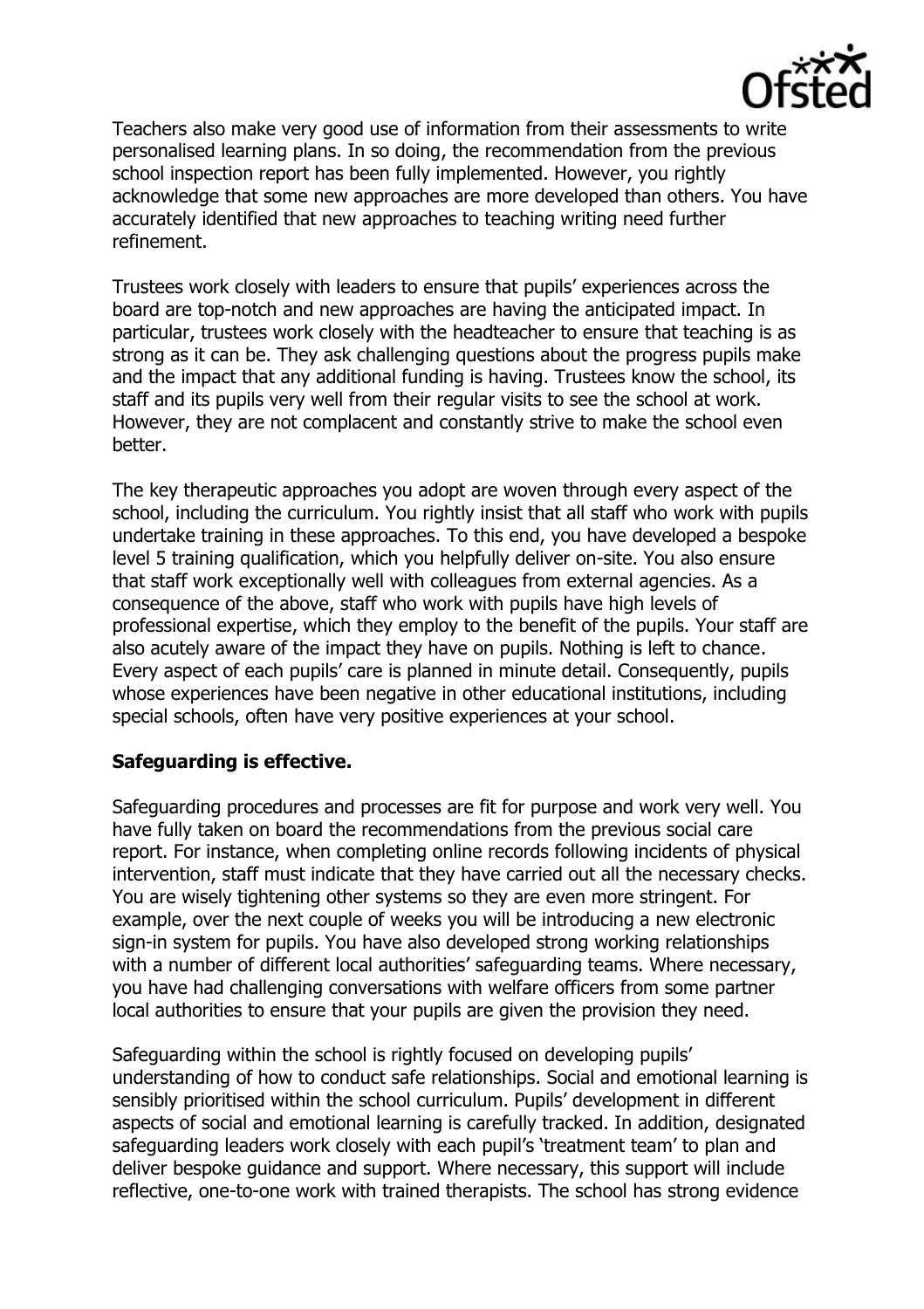

which shows that its work to help pupils make sense of their own complex and often traumatic life stories is having a positive impact.

# **Inspection findings**

- During the inspection, inspectors explored the impact of the curriculum on pupils' progress and well-being. They also looked at how well new approaches to teaching were working. Other areas reviewed by inspectors were the impact of the school's partnership work, the accuracy of trustees' and leaders' evaluations and the safeguarding culture in the school.
- The trustees have relevant and extensive experience which they bring to bear when evaluating the impact of the school's work. The detailed feedback provided following trustees' visits is particularly noteworthy. Leaders use this feedback alongside feedback from external partners to build an accurate picture of the school's strengths and areas for further development.
- $\blacksquare$  The school has benefited from the outreach work that it has undertaken in its role as a teaching school and lead school in the local network of special schools. The school has sensibly established a mechanism through which effective safeguarding practice can be shared with its partners. Responsible leaders say that although this initiative is in its early days it has enabled them to enhance some aspects of their practice.
- Staff are keenly attuned to the fact that pupils have different capabilities in terms of regulating their own behaviour, working independently and cooperating with others. Pupils are placed in stages according to their aptitudes. Pupils' awareness of the progress they make in developing key learning skills is impressive. Teachers and assistants help pupils to keep tabs on their progress effectively by frequently referring to pupils' individual 'behaviour wheels'. These are displayed in each classroom and visually represent each pupil's progress in acquiring these crucial skills.
- The new approach to assessment you have introduced supports teachers very well in checking that the work they set builds on pupils' prior learning and knowledge. Across a wide range of curriculum subjects pupils gain new skills and knowledge. Each pupil has a copy of the bespoke learning the teacher has planned for them to undertake during the session, including any extension tasks. As a result, pupils are clear about what they need to do, the order in which they need to do it and what they are learning. The plan also helps assistants to support pupils very effectively. For example, it helps assistants to ask questions which assist pupils in figuring out their next steps for themselves.
- In your role as headteacher you have worked in tandem with the executive headteacher to develop senior and middle leaders. Together you provide the right balance of support and challenge. You have high standards, which you sensibly model when carrying out checks on teaching. You have tight systems so that any aspects of practice identified as in need of finesse are picked up in the one-to-one supervisions which senior leaders hold with teaching staff.
- You have successfully implemented a new system for setting targets and tracking the progress pupils make. You have refined and customised a commercial system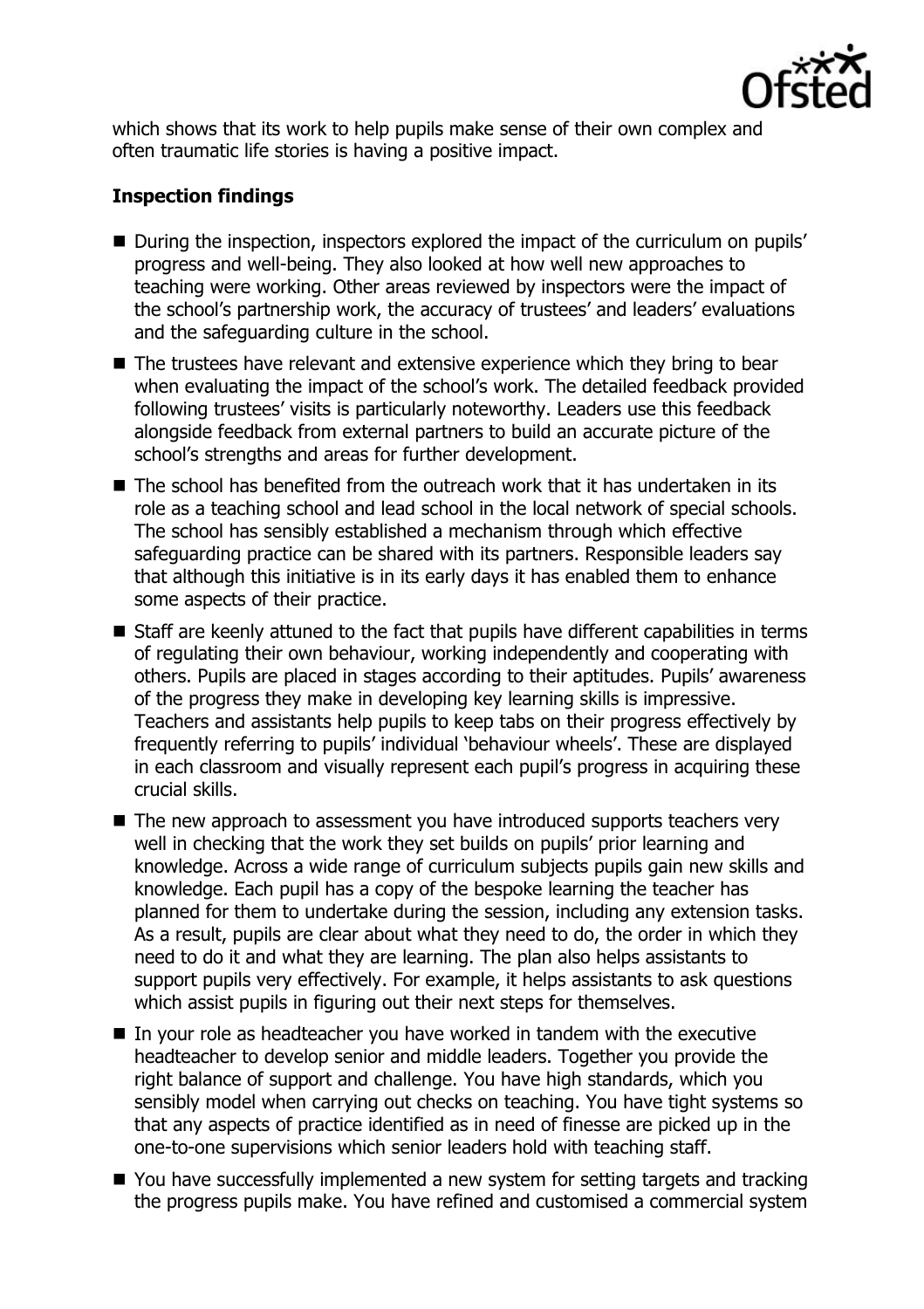

so that it better suits your needs. The targets you set as to the progress you expect each pupil to make are challenging. Most pupils meet these targets but pupils' progress in writing is not quite as impressive as it is in mathematics and reading.

- Pupils' workbooks indicate that over time their mathematical skills improve very well. Pupils can apply appropriate methods of calculation with increasing confidence. Pupils' writing also develops over time and many move from having their writing scribed by an assistant to writing for themselves. Sometimes pupils are asked to write in forms that are too complex given their capabilities and this limits the flow of their writing. Some pupils are not clear enough about which words can and which cannot be spelt phonetically. You have wisely identified some aspects of the teaching of writing as an improvement priority.
- $\blacksquare$  Staff constantly reassess what is working for the pupils and what needs refining. This is part and parcel of their day-to-day practice and has a positive impact on pupils' daily experience of school. There is a very strong focus on assisting pupils so they are able to manage transitions very well. For example, staff swiftly identified that the start of the day on Tuesday was not as strong as other days and have found imaginative ways to improve this.
- $\blacksquare$  Pupils who spoke to me could clearly identify how the school had helped them, one saying it helped her to feel less 'nerve-racked'. Another pupil commented that the school had taught him how to manage his emotions when with his family.

# **Next steps for the school**

Leaders and those responsible for governance should ensure that:

 $\blacksquare$  they fully implement and monitor planned new approaches to writing so pupils are able to write with greater confidence and enjoyment.

I am copying this letter to the chair of the trustees and the chief executive officer of The Mulberry Bush organisation, the regional schools commissioner and the director of children's services for Oxfordshire. This letter will be published on the Ofsted website.

Yours sincerely

Sarah Hubbard **Her Majesty's Inspector**

# **Information about the inspection**

During the inspection, inspectors checked safeguarding arrangements, including the records of recruitment checks, policies and procedures. They reviewed a range of information, including the school's self-evaluation, internal and external review